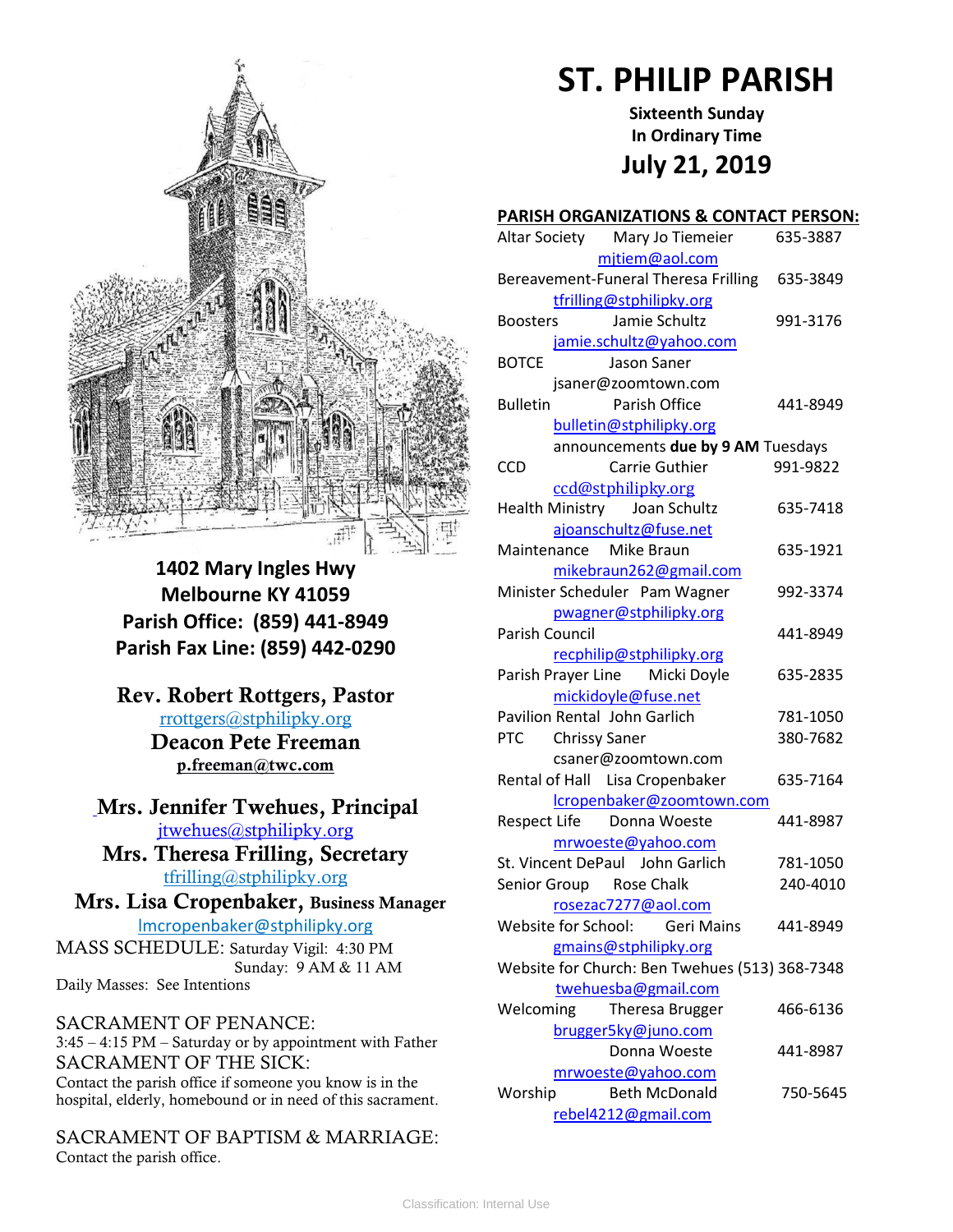# **MASS INTENTIONS**

| Saturday | July 20      |
|----------|--------------|
| 4:30 PM  | Emma Reinzan |

| Sunday   | July 21             |
|----------|---------------------|
| 9:00 AM  | Al Duell            |
| 11:00 AM | John Ollberding Sr. |

# **No Masses Tuesday July 23 - Friday July 26th**

| <b>Saturday</b> | July 27                     |
|-----------------|-----------------------------|
| 4:30 PM         | Paul - Helen & Bill Twehues |

#### **Sunday July 28**

| $9:00 \;AM$ | <b>Bill &amp; Lucas Twehues</b>       |
|-------------|---------------------------------------|
| 11:00 AM    | <b>Cletus &amp; Donna Sue Reinert</b> |

## **STEWARDSHIP TOTALS**

July 7<sup>th</sup>

| Stewardship           | \$5961.00  |
|-----------------------|------------|
| <b>Utility Fund</b>   | \$383.00   |
| <b>Endowment Fund</b> | \$85.00    |
| Norbert F. Ed. Fund   | \$240.00   |
| Peter's Pence         | \$30.00.00 |
| Capital Campaign      | \$870.00   |
| ACUE                  | \$434.60   |

# **July 14th Stewardship**

| Stewardship           | \$5464.00 |
|-----------------------|-----------|
| <b>Utility Fund</b>   | \$790.00  |
| <b>Endowment Fund</b> | \$20.00   |
| Norbert F. Ed. Fund   | \$.00     |
| Peter's Pence         | \$.00     |
| Capital Campaign      | 133.34    |
| <b>ACUE</b>           | \$.00     |

## **St. Philip Capital Campaign Goal \$305,000**

| July 14th    | No. of  | Amount    | Amount       |
|--------------|---------|-----------|--------------|
|              | Pledges | Pledged   | Received     |
| Parishioners | 113     | \$138,610 | \$99,832.34  |
| Non-         | 27      | \$40,685  | \$38,205     |
| parishioners |         |           |              |
| Corporations |         | \$10,000  | \$10,000     |
| Total        | 140     | \$189,295 | \$148,037.34 |

Thanks to all who have given to date. When using your weekly envelope, please mark it "**Capital Campaign**". If using a blank envelope, please add your Parish ID Number. Remember to check with your employer for matching contributions. If you have any questions you can email **STPCapital@stphilipky.org** or call the rectory @ 859-441-8949.

#### **ALTAR FLOWERS WEEKEND OF JULY 21-22**  In Memory of Charles & Joan Hartman

**OTHERS FIRST - July**

We will be helping **Hosea House** located in Newport during July. The interchurch organization is a nonprofit agency that serves the poor and homeless of Northern Kentucky. They need barbecue sauce, Manwich, instant potatoes, salt and pepper disposable shakers, mayo, mustard and ketchup. There is also a great demand for umbrellas and gently used gym shoes and jeans all sizes.

**New Program at Staples!** Teachers at Saint Philip can earn 5% in reward money when you make a purchase at Staples between May 15 and September 15! You can help by either sending your receipts to Saint Philip School or by entering your receipt at [staples.com/classroomrewards](http://staples.com/classroomrewards) The teachers have created a joint account under the name Jennifer Twehues. All teachers will share in the rewards that are earned by purchasing school supplies for their classrooms. Help spread the word and help the teachers earn rewards!

## **IMPORTANT DATES**

| 7/30 | Dine to Donate at Texas Roadhouse               |
|------|-------------------------------------------------|
| 8/6  | Dine to Donate at Raising Cane's                |
| 8/12 | <b>School Starts</b>                            |
| 9/7  | Virtus Training Session in Parish Ctr.          |
|      | 10/25-26 Fall Scrapbooking event; Parish Center |

# **Please Keep the PRAYERS Coming for**

**Will Clift** (St. Philip 7<sup>th</sup> grader) He will be in the hospital for weeks any cards and letters to Will Clift can be put in the large manila envelope in the side of church or mail them to: St. Philip School, c/o Will Clift, 1400 Mary Ingles HWY, Melbourne, KY 41059 Please keep Will and his Family in your Prayers.

# **VIRTUS UPDATE:**

Please keep your account up to date. If you haven't had a chance to complete your bulletins, please remember to do them during the Summer. If you ever have any questions about your account, call Theresa (441-8949). Thank you.

**Request for cards** Mrs. Mildred Kremer will be celebrating her  $99<sup>th</sup>$  Birthday on August 11<sup>th</sup> 2019. She is at Highlandsprings 960 Highland Ave. Fort Thomas, KY 41075 Mildred Kremer is St. Philip's oldest living member. Her son Jim would like to see how many cards she can get.

**Rejoice always; pray without ceasing; in** 

**everything give thanks...** 1 Thessalonians 5:16-18